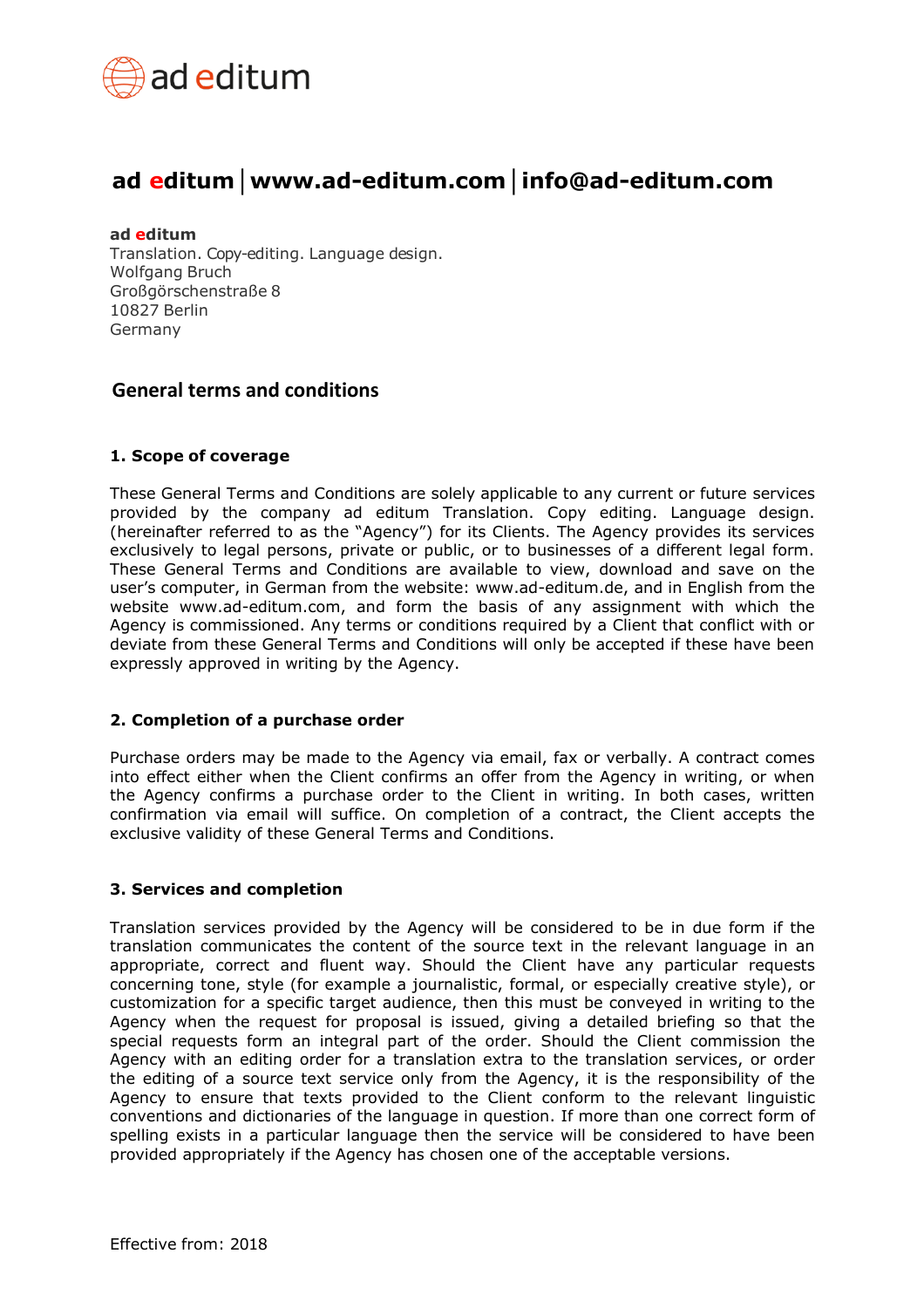

The Agency is entitled to use qualified third parties to provide its services. The imprimaur for texts (edited or worked on in any other way) and translations provided by the Agency are the sole responsibilty of the Client.

For purchase orders for the designing of brand names, product names, company names or domain names, or for a connotation analysis of such names, the Agency's services are limited to linguistic aspects. The Agency provides the Client with non-binding suggestions for such names or analyses the linguistic connotations and associations of existing or planned names or terms, however it does not itself specifically provide any legal investigation or consultation, nor any legally warranted trademark searches in the applicable trademark registers.

A separate consultation from a law firm specialized in trademark, naming, domain or competition law is required for any investigation into the legal aspects of the linguistic suggestions made by the Agency for brand, product, company or domain names, or for a legal substantiation of a linguistic connotation analysis carried out by the Agency. Should the Client require, the Agency may provide appropriate contacts or include qualified partners in the completion of the services provided.

#### **4. The Client's obligation to co-operate**

The Client is responsible for the correctness of the content and language of the source text they give to the Agency for translation. For purchase orders for editing or for the linguistic reworking of texts in the source language, it is the responsibility of the Client to ensure the accuracy and correctness of the content in the source material. If the Client wishes the Agency to refer to specific terminology, style guides, brand books, glossaries or reference material relevant to a particular industry branch or readership when carrying out translation or editing services, then they must make such material available to the Agency in advance, in an appropriate form and quality.

## **5. Conditions of delivery**

The delivery to the Client of translations, edited texts or texts worked on in any other way, shall either be made via email with the relevant file attachments or by sending an email notification that will allow the Client to download the final files from an internet server provided by the Agency. The delivery may also be made in printout form via mail or courier service, for example for a certified translation. A delivery is considered to have been completed once the Agency, or a third party it has commissioned, has sent an email with the relevant file attachment or a notification of the availability of the files for download, or has sent the delivery via mail to the Client in such a way that it can be assumed the delivery, or notification of availability to download the delivery files, will reach the Client promptly under consideration of the normal delivery times expected for the agreed mode of transfer. The Agency is entitled to make the delivery in the form of partial deliveries. All delivery times given by the Agency are valid at the earliest from the time the contract is concluded, and from the time when the Client has made all the source material necessary for the work available to the Agency. Compliance with the delivery time given by the Agency is conditional to the Client promptly fulfilling this requirement and other obligations to co-operate. In the event of an increase to the original agreed scope of delivery, the delivery time will also be extended by an appropriate period, or upon agreement.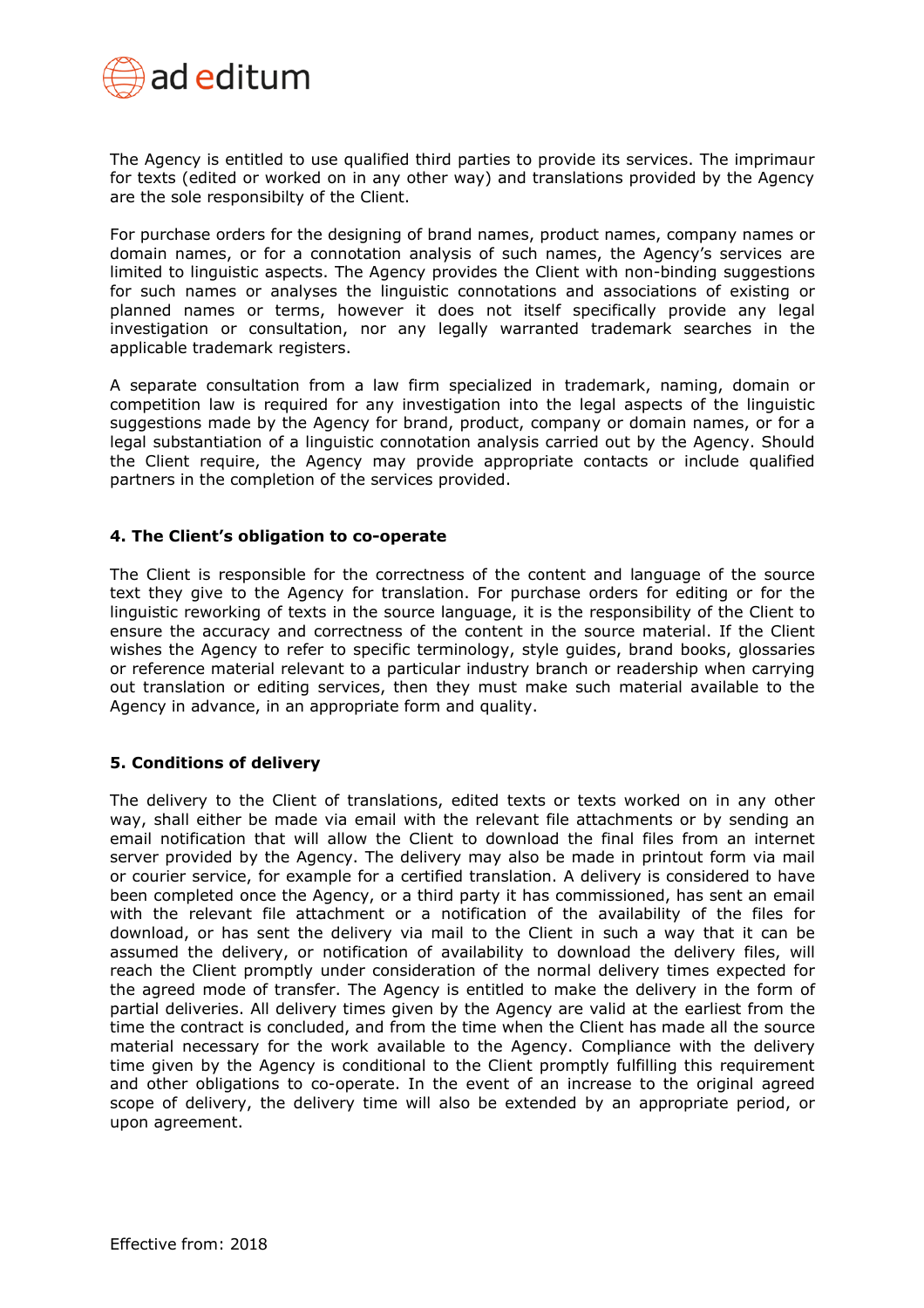

#### **6. Prices and conditions of payment**

For all purchase orders made to the Agency, only prices based on offers made by the Agency to its Clients will be deemed binding. Counts of the number of words, lines or characters contained in texts to be translated, edited or reworked in any way, used by the Agency to create an offer are accepted as binding by the Client on agreeing to the offer. Prices, price ranges or estimates which may have been determined using price calculators published on the Agency's website are merely a guide. They are only for information purposes. Such calculations refer to standard services and do not take additional requirements into consideration. Additional services incur an appropriate surcharge. All prices quoted by the Agency are net prices and are subject to value added tax at the relevant statutory amount. For large purchase orders running for a long period of time, the Agency has the right to invoice the Client for partial deliveries. Unless no other agreement has been made, invoices for services provided by the Agency shall be paid within 14 days of receipt without any deductions. Other payment targets, cash discounts or other deductions will only be allowed if previously agreed in writing. In the event of a delay of payment, the legal regulations apply.

#### **7. Off-setting**

The Client will only be entitled to offset if their counter claim is legally established or undisputed. The Client may only exercise their right of retention insofar as the counter claim is based on the same contractual relationship.

#### **8. Reservation of proprietary rights**

The Agency reserves all proprietary rights for services delivered until complete payment of the invoice. Translation memories, terminology lists, style guides or glossaries compiled by the Agency as part of a translation or editing order from the Client will remain the property of the Agency unless no other agreement is made with the Client.

#### **9. Cancellation**

In the event of a cancellation of an agreed purchase order for services, the Agency is entitled to invoice the Client for a cancellation fee up to the full amount of the agreed invoice sum. At the least, the Client will be obliged to cover the Agency's cost up until the point of the cancellation.

#### **10. Warranty and liability**

It is the responsibility of the Client to present actual or suspected errors in an appropriate, detailed and cogent way to the Agency in writing, and thus to provide the Agency with the opportunity to respond. In the event of a justified complaint, the Client is obliged to allow the Agency the opportunity to improve the service provided within a reasonable timeframe. If the Agency does not comply with the request for improvement, then the Client may reduce the purchase price, without prejudice to any other claims for compensation. Conflicting stylistic preferences regarding translation on the part of the Client are not accepted as valid grounds for complaint. Nonetheless, wherever possible the Agency will attempt to offer the Client alternative formulations within reason, on a goodwill basis. The Client shall have no recourse against the Agency in the event of thirdparty damage claims resulting from the services provided by the Agency. The Agency does not accept liability for errors that have resulted due to interferences by the Client or